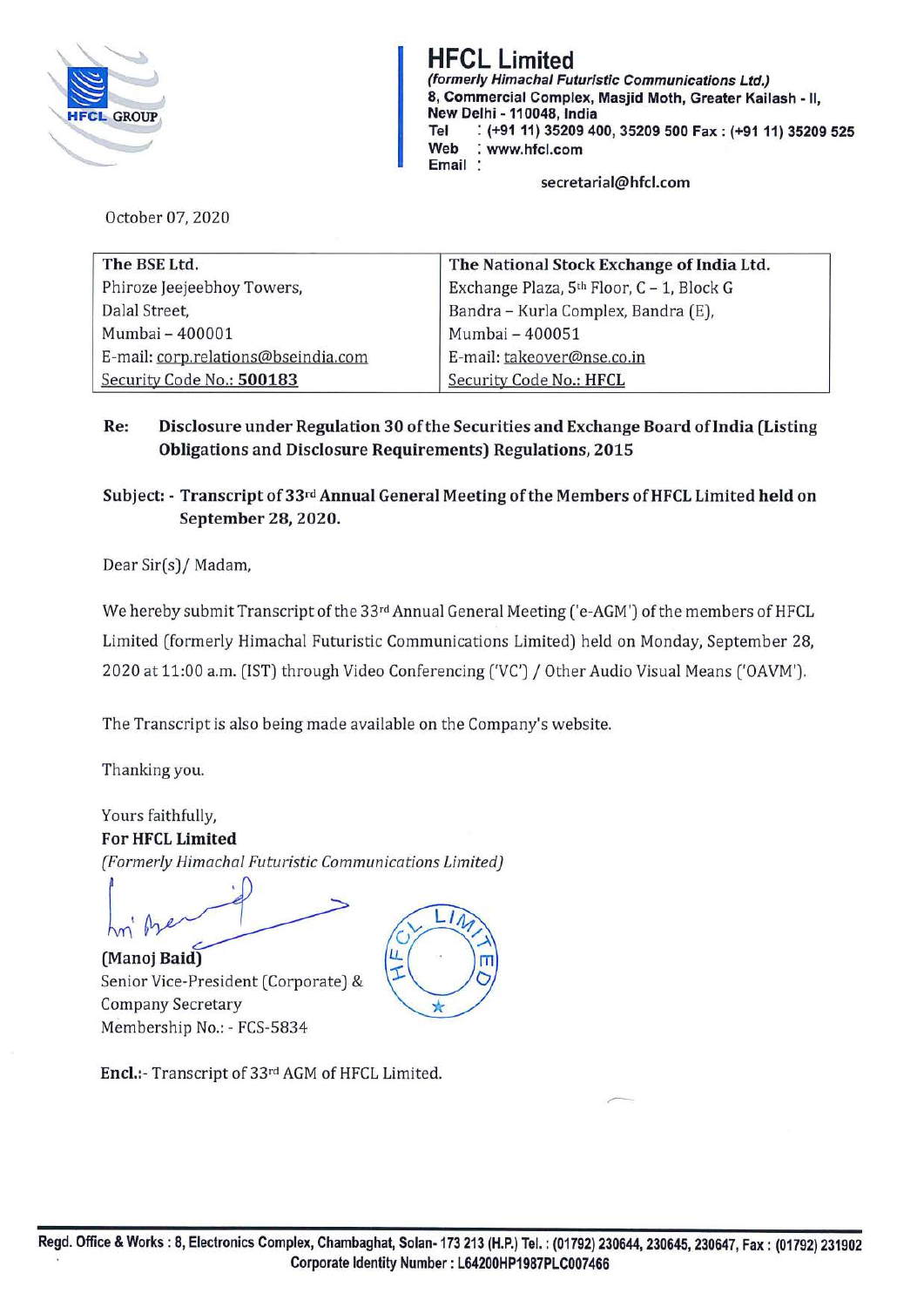

### **TRANSCRIPT OF THE 33RD ANNUAL GENERAL MEETING OF THE MEMBERS OF HFCL LIMITED (FORMERLY HIMACHAL FUTURISTIC COMMUNICATIONS LIMITED) HELD ON MONDAY, 28TH SEPTEMBER, 2020 AT 11:00 A.M. (IST) THROUGH VIDEO CONFERENCING ("VC")/ OTHER AUDIO VISUAL MEANS ("OAVM") AT ITS OFFICE AT 4TH FLOOR, PLOT NO. 32, SECTOR -32, GURUGRAM – 122 001, HARYANA**

**Manoj Baid:** Dear shareholders, I extend a warm welcome to all of you at the 33<sup>rd</sup> Annual General Meeting of your Company, which is being held through video conferencing and other audio-video means. We have with us today on the dais Shri Mahendra Nahata ji, Managing Director and Chairman of the CSR Committee and Risk Management Committee.

**Mahendra Nahata:** Manoj, thank you for introducing me and a very Good Morning to all the shareholders.

**Manoj Baid:** We have Mr. Arvind Kharbanda, Non-Executive Director and Member of Audit Committee, Nomination, Remuneration and Compensation Committee, Stakeholders' Relationship Committee and Risk Management Committee.

**Arvind Kharabanda:** Good Morning all. Manoj, thank you very much.

**Manoj Baid:** Thank you Sir. We have with us Mr. Surendra Singh Sirohi, Independent Director, Chairman of Nomination, Remuneration and Compensation Committee, member of the Audit Committee and CSR Committee.

**Surendra Singh Sirohi:** Thank you Manoj for introducing me.

**Manoj Baid:** Thank you Sir. We have Mr. Bharat Pal Singh, Independent Director and Chairman of the Audit Committee and member of the Nomination, Remuneration and Compensation Committee, who has joined through video conference.

**Bharat Pal Singh:** Thank you Manoj. I welcome all the shareholders.

**Manoj Baid:** We have Dr. Tamali Sengupta, Independent Director, member of the Audit Committee and Stakeholders' Relationship Committee. She has also joined through video conferencing.

Tamali Sengupta: Dear shareholders, welcome to the 33<sup>rd</sup> Annual General Meeting of HFCL Limited. I am Dr. Tamali Sengupta, taking part from my home in Kasauli.

**Manoj Baid:** Thank you Mam. We have with us Dr. Ranjeet Mal Kastia, Non-Executive Director and member of Stakeholders' Relationship Committee who has joined through video conferencing.

**Ranjeet Mal Kastia:** *Dhanyawad Manoj. Namaskar. 33vi varshik sabha me aap sabka swagat hai.*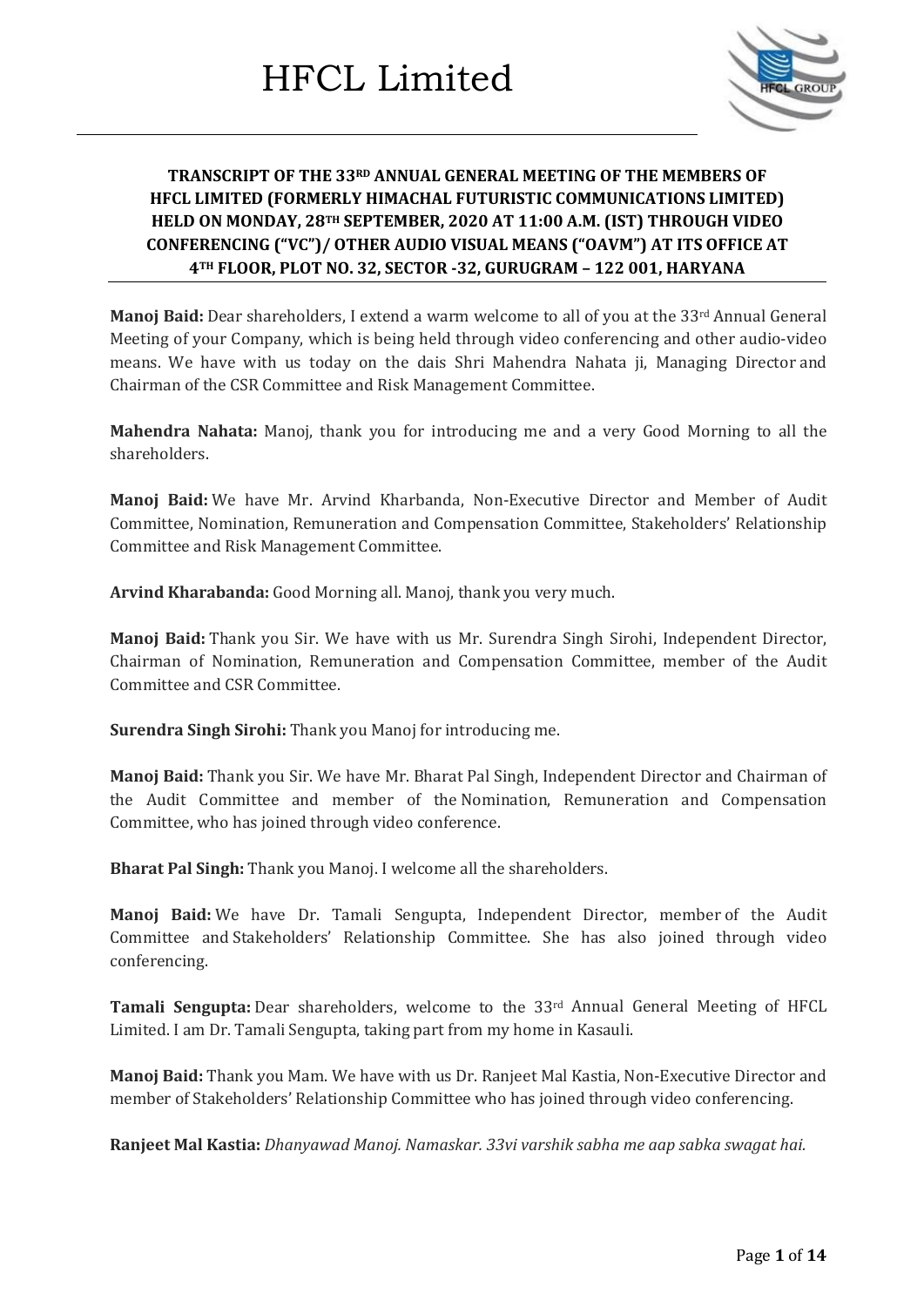

**Manoj Baid:** Thank you Sir. We have Mr. Ranjeet Anandkumar Soni, Nominee Director of IDBI Bank Ltd. and member of CSR Committee, who has joined us through video conferencing.

**Ranjeet Anandkumar Soni:** Good morning to all of you and welcome to this meeting. Thank you.

**Manoj Baid:** Thank you Sir. Mr. V R Jain, CFO of the Company is also present in the AGM.

**V. R. Jain:** Thank you Manoj. Welcome to all of you.

**Manoj Baid:** Thank you Sir. Then we have with us Mr. P. D. Baid, Senior Partner, S. Bhandari and Co., Statutory Auditors.

**P. D. Baid:** Thank you Manoj for my introduction. I am a Senior Partner at S. Bhandari & Co., Statutory Auditors.

**Manoj Baid:** Then, we have with us Mr. Sunil Bhansali, Senior Partner, Oswal Sunil & Company, Statutory Auditors of the Company.

**Sunil Bhansali:** Good morning Chairman Sir, Board of Directors and all the shareholders. I am Sunil Bhansali, representing Oswal Sunil & Company, Statutory Auditors of the Company. Thank you.

**Manoj Baid:** Thank you Sunil Ji. We have with us Mr. Baldev Singh Kashtwal, Secretarial Auditor and the Scrutinizer for remote e-voting and e-voting during the AGM. He has also joined us through video conferencing.

**Baldev Singh Kashtwal:** A very Good Morning to all. Thank you, Manoj, for brief introduction. I am thankful to the Board of Directors of HFCL Ltd for having me appointed as Scrutinizer for remote e-voting and e-voting at the Annual General Meeting of the Company.

Thank you so much Sir.

**Manoj Baid:** Thank you Kashtwal Ji. Mr. M.P. Shukla, Chairman of the Company could not attend this AGM due to his ill health. Therefore, as per Article 14.5 of the Articles of Association of the Company, I request the Directors present to appoint one of them as Chairperson of this AGM.

**Arvind Kharabanda:** I propose the name of Mr. Mahendra Nahata as the Chairman for this meeting.

**Surendra Singh Sirohi:** I, Surendra Singh Sirohi, Independent Director at HFCL. I am seconding the proposal of Mr. Kharabanda of appointing Mr. Nahata as the Chairman of this AGM.

**Mahendra Nahata:** Thank you for electing me the Chairman for this AGM. Dear shareholders, I extend a warm welcome to all of you to the 33<sup>rd</sup> Annual General Meeting of the Company.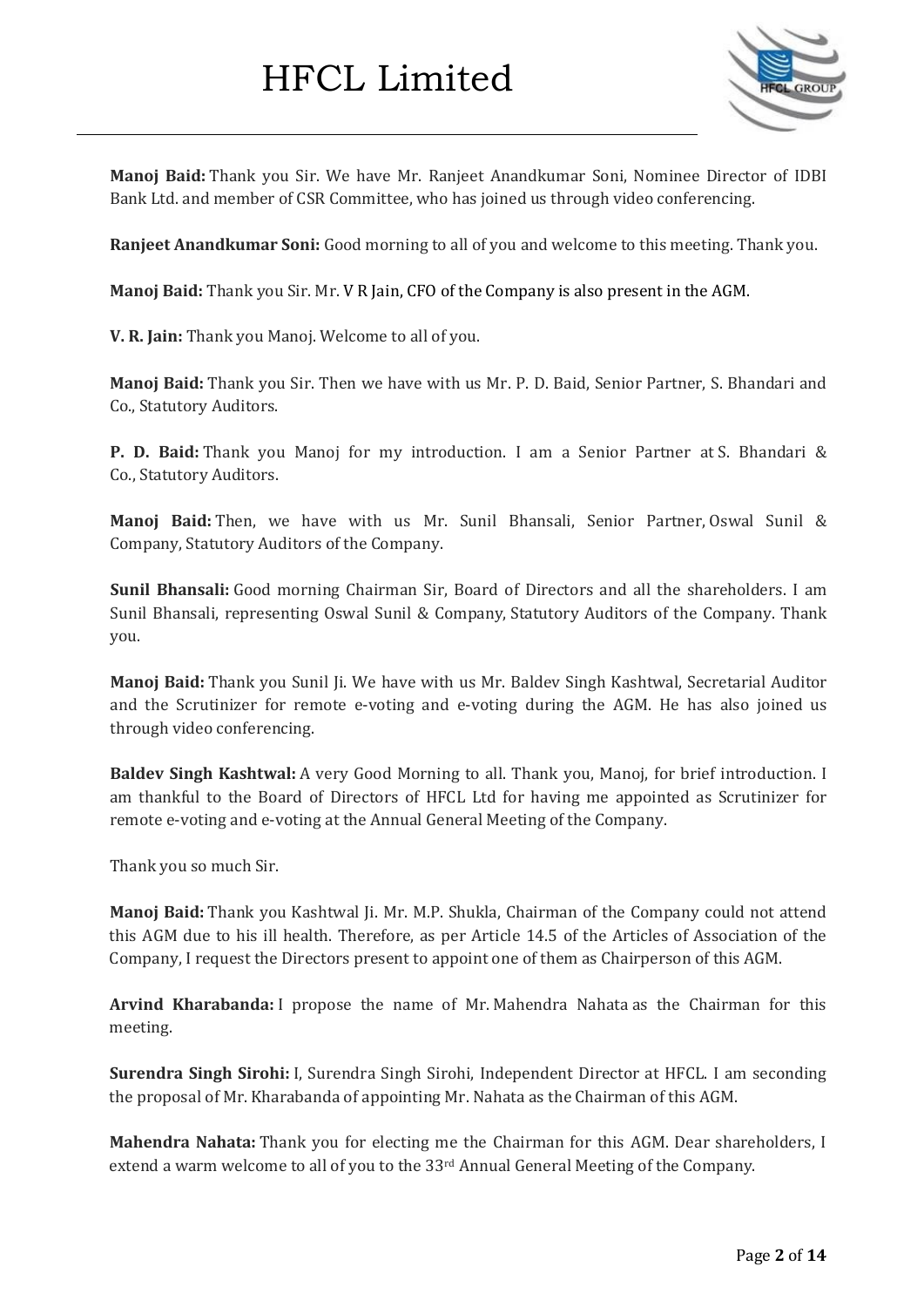

**Manoj Baid:** Thank you Sir. The members may kindly note that in view of the Covid-19 pandemic, this AGM is being convened without the physical presence of the members at a common venue, in due compliance with the applicable provisions of the Companies Act 2013, the rules made thereunder read with the MCA General Circular dated April 08, 2020, April 13, 2020, and May 05, 2020 and SEBI (Listing Obligations and Disclosure Requirements) Regulation, 2015, read with SEBI circular dated May 12, 2020.

30 members present will constitute the quorum. Can I ask the moderator to confirm the number of shareholders who are participating in the meeting?

#### **Moderator:** 65 Sir.

**Manoj Baid:** Thank you Mangla Ji. Chairman Sir, the quorum for holding the meeting is present. I request the Chairman to accord his consent to start the proceedings of the meeting.

**Mahendra Nahata:** Please proceed.

**Manoj Baid:** Thank you Sir. Before I hand over the proceedings to the Chairman, I would like to highlight certain points here. The joining to this meeting opened 30 minutes before the scheduled time of the commencement of the meeting, which is 11:00 am and it will remain open till another 15 minutes of the commencement of the meeting. Members are encouraged to join the meeting through their laptops and headphones for a better experience and use internet with a good speed to avoid any disturbance during the meeting. Participants connecting from mobile devices or tablets, or through laptops connecting via mobile hotspot may experience an audio/video loss due to fluctuation in the respective network. It is, therefore, recommended to use a stable Wi-Fi network to mitigate any kind of technical glitches.

As mentioned in the notice convening this AGM, the facility of participation at the AGM through video conferencing has been made available for 1000 members on first come first serve basis, except for large shareholders, promoters, institutional investors, Directors, key managerial personnel, the Chairperson of the Audit Committee, Nomination and Remuneration Committee, and Stakeholders Relationship Committee, as well as the Auditors who are allowed to attend the AGM, without any restrictions on account of first come first serve basis.

Pursuant to the MCA Circular of 8th April 2020, issued by the Ministry of Corporate Affairs, the facility to appoint a proxy to attend and cast vote for the members is not available at this AGM. However, the body corporates are entitled to appoint authorized representatives to attend AGM through video conferencing and audio-visual means and participate and cast their votes through e-voting. The deemed venue for this AGM will be the place from where the Chairman of the meeting conducts the AGM, which is Gurgaon office of the Company.

Pursuant to the provisions of the Companies Act, 2013 and the SEBI (Listing Obligations and Disclosure Requirements) Regulations, 2015, the Company has provided the facility for providing electronic means for all its members to cast their votes electronically and the business may be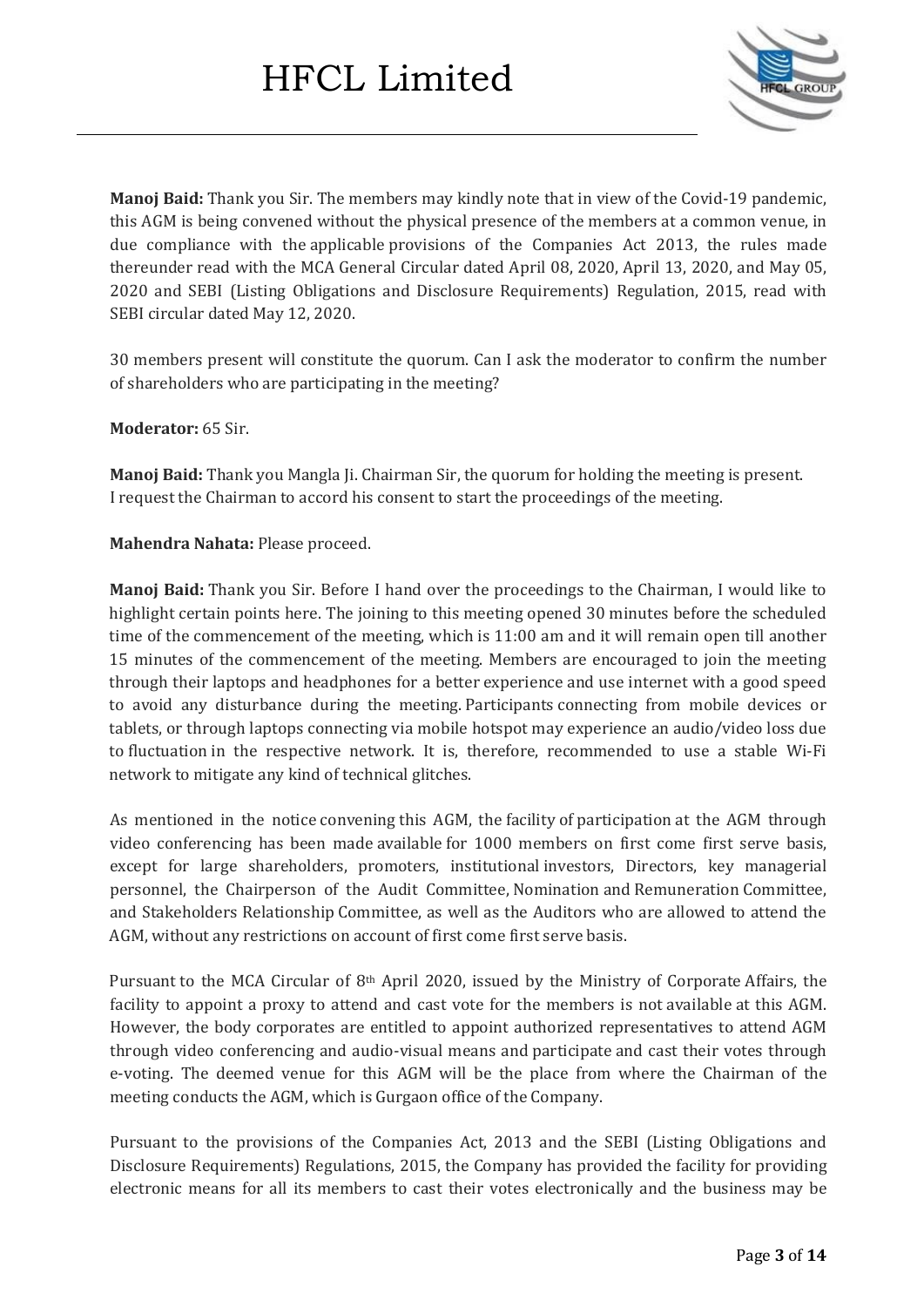

transacted through such e-voting. For this purpose, the Company has tied up with e-voting system of NSDL for facilitating voting through electronic means as the authorized agency. NSDL had created user IDs and passwords which were send to all the shareholders along with the notice convening the AGM through email IDs registered with the Company, RTA, depositories, and depository participants.

The Company provided remote e-voting facility to all the persons who were members on September 21, 2020 being the cut-off date, for vote on all the 4 resolutions set out in the notice of the AGM, from 09:00 am on September 25, 2020 till 5:00 pm, on September 27, 2020. Members attending the AGM today who have not cast their votes by remote e-voting, during the said period, are entitled to exercise their right to vote by e-voting during the AGM, which shall remain active for 15 minutes after the closure of this AGM by the Chairman.

Mr. Baldev Singh Kashtwal, practicing Company Secretary, having Membership No. FCS 3616 and C.P. No. 3169 has been appointed by the Board as the Scrutinizer to conduct remote e-voting and e-voting today, in a fair and transparent manner. Mr. Kashtwal is present in the meeting through video conference. The results will be declared on or before September 30th, 2020 after considering the e-voting done today by members participating in this AGM and also by the members who have done the remote e-voting during remote e-voting period. The results, along with the Scrutinizer's report shall also be submitted to the stock exchanges, i.e., NSE and BSE and will also be uploaded on the website of the Company.

Since this AGM is convened through video conference and OAVM and the resolutions have already been put to vote through remote e-voting, therefore, in terms of Secretarial Standard 2, issued by the Institute of Company Secretaries of India, the same are not required to be proposed and seconded. There are 4 resolutions, namely:

First one is, To receive, consider, and adopt the audited financial statements of the Company for the financial year ended 31st March 2020. The reports of the Auditors and the Board of Directors thereon, which is an ordinary business and ordinary resolution.

Second is, To receive, consider, and adopt the audited consolidated financial statements of the Company for the financial year ended  $31<sup>st</sup>$  March, 2020 and the reports of the Auditors thereon, which is also an ordinary business and ordinary resolution.

Third is, To appoint a director in place of Mr. Mahendra Pratap Shukla, (DIN Number 00052977) Director (Non-Executive) and Chairman of the Company, who retires by rotation at this Annual General Meeting and being eligible, has offered himself for reappointment. That is an ordinary business, but it is a special resolution.

Fourth and the last one is, To appoint Mr. Bharat Pal Singh, DIN number is 00739712, as an Independent Director, which is a special business and ordinary resolution.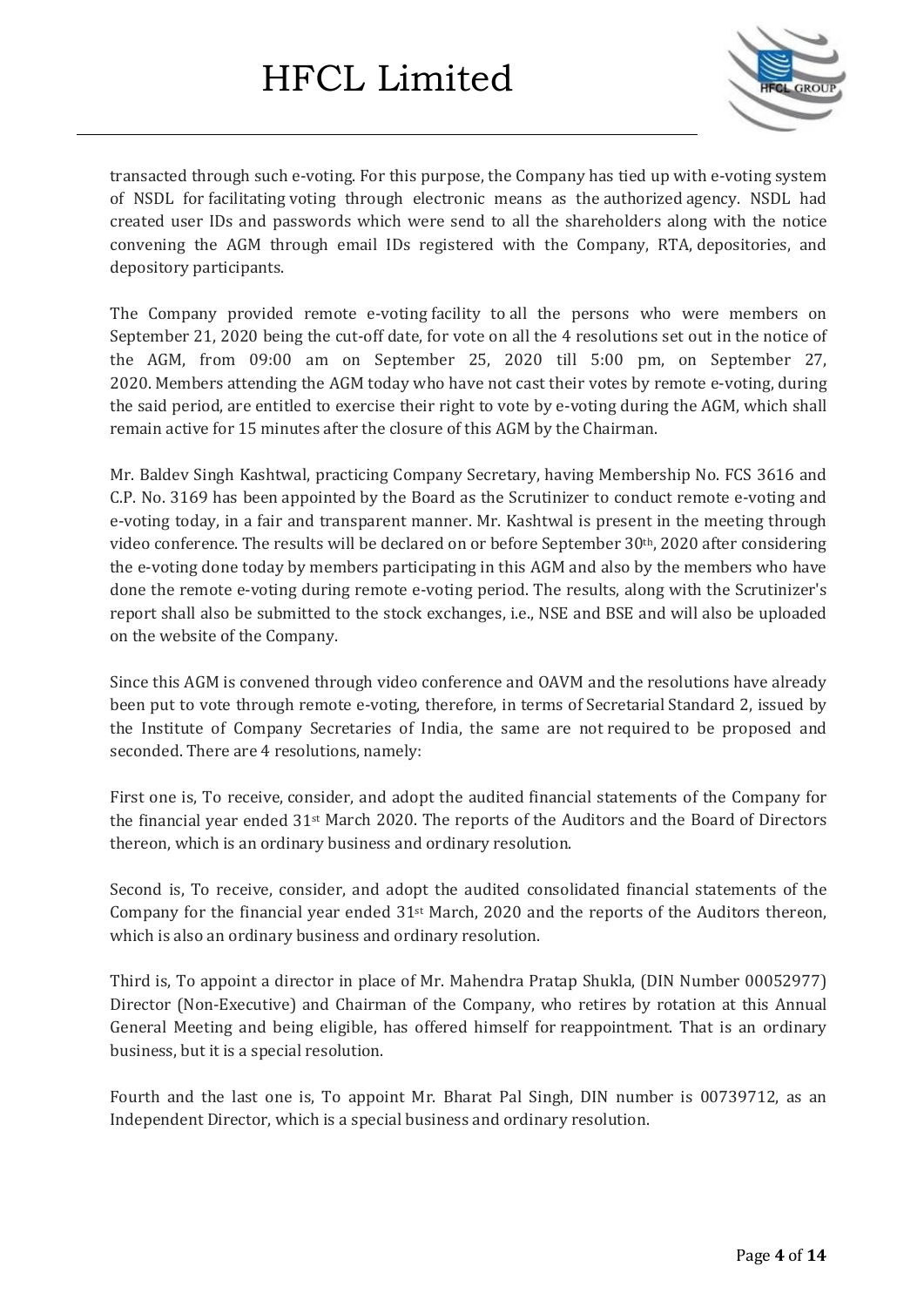

To transact the business as mentioned in the AGM notice, the members have been provided an opportunity to inspect all documents referred to in the notice and the explanatory statement by writing to the Company at its email ID i.e., [secretarial@hfcl.com,](mailto:secretarial@hfcl.com) till the date of AGM. The Registers of Directors and key managerial personnel and their shareholdings and the Register of the contracts and arrangements in which the Directors are interested and other documents, as required to be maintained under Companies Act, 2013, are open for inspection by the members till the conclusion of this AGM.

With this, now I hand over the proceedings to the Chairman. Thank you very much.

**Mahendra Nahata:** Thank you Manoj.

Dear shareholders, a very warm welcome to each one of you to the 33<sup>rd</sup> Annual General Meeting of the Company. I am sure that you and your dear ones are adapting well to the evolving social hygiene and staying well protected. A positive change of the current crisis is this virtual connect, one that is behind our first online AGM.

I believe that we are at the cusp of a truly digital world and many other facets of professional, social, and personal interaction could get translated into digital meetings in months to come.

The pandemic induced economic disruption has posed grave growth challenges. The recovery calls for profound resources, efforts, grit, time, and resilience. With progressive unlocking, we are starting to see the encouraging signs of recovery.

We have been witnessing many positive developments in the Indian telecommunications and defence sector in the past couple of months. The FDI inflow and participation from global technology behemoths shows strengthening Indian telecom sector.

I am sure that you got a chance to read our Annual Report of 2019-20, which details our key strategic and operations initiatives from the year gone by and also the current financial year. It would be worthwhile to invite your feedback on our Annual Report, which can be addressed to our compliance officer Mr. Manoj Baid through email.

Financial year 2019-20 proved to be a year of mixed bag for your Company. The order inflows remained robust, the highlight being our largest single order worth Rs 3329 crores including its long-term operation and maintenance component.

Yet softening of optical fiber cable prices, deferment of supplies of goods and execution of projects resulted into deferment of revenue and realization.

The impact of overall slowdown throughout the year and Covid-19 induced disruption in the fourth quarter got reflected in our overall financial year 2019-20 performance.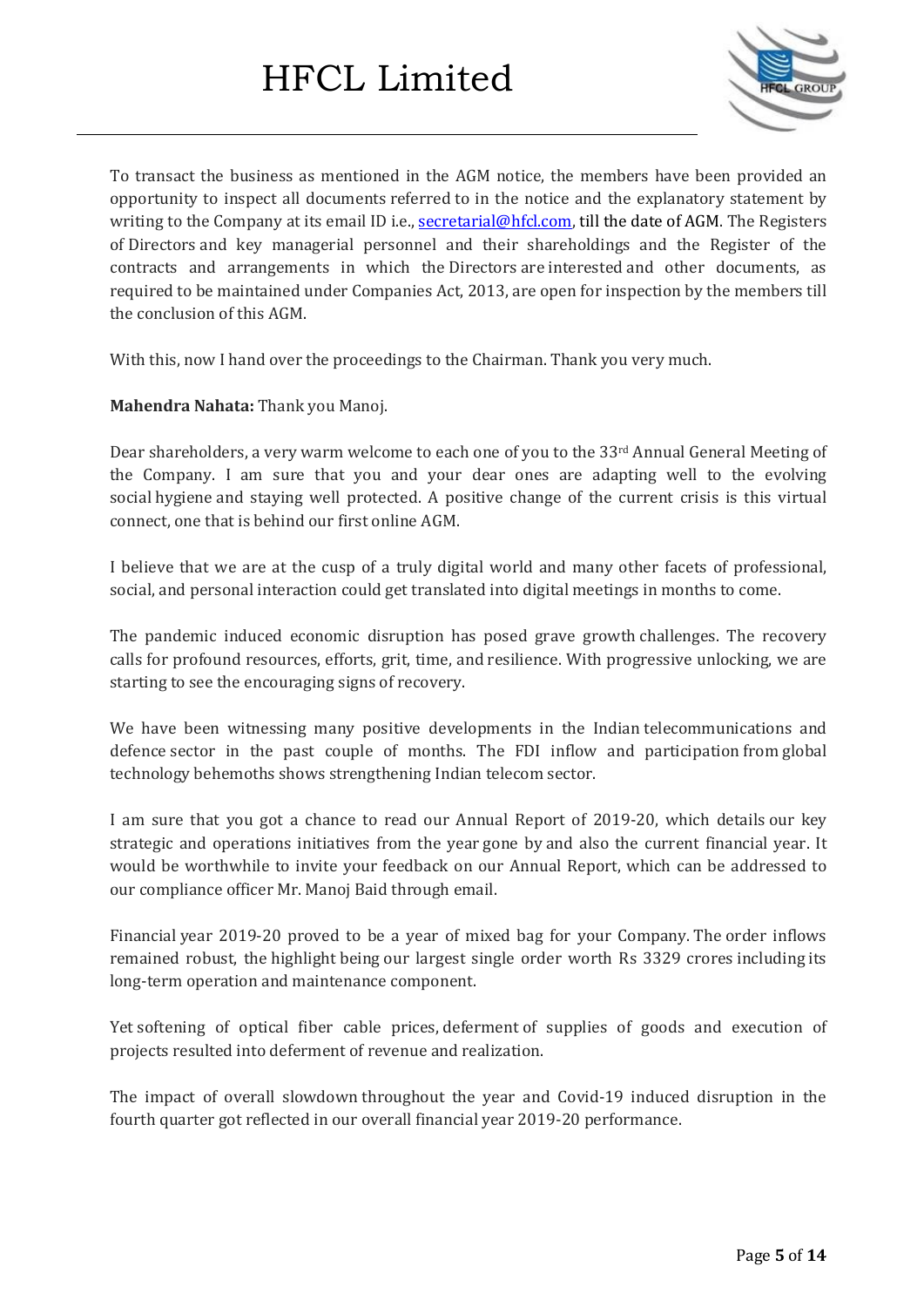

Our total revenue dropped by 19% to Rs.3,861 crores from Rs.4,781 crores recorded for the previous year. In spite of this, we improved out EBIDTA to Rs.516 crores from Rs.459 crores and net profit to Rs.237 crores from Rs.232 crores in the previous year. We boosted our EBIDTA margin by 3.78% to 13.37% and net profit margin by 1.29% to 6.15% in financial year 2019-20.

Our sharpened profitability focus has neutralized the revenue drop with a reasonable growth in absolute EBIDTA and net profit. The margins improved handsomely. Our organization-wide effort towards cost optimization, effective capital management, and indigenization, helped us insulate profitability. Our margin enhancement campaign would get further boost from optimal operations of our optical fiber and optical fiber cable plants, increasing realization of annuity O & M revenues and higher margin next generation products. In addition, the stricter cost and efficiency regime would further aid our margin improvement goal.

We closed the year with an order book of Rs.8,409 crores including the O&M component of Rs.1,614 crores. In spite of prolonged lockdown, our order book stands protected. The execution cycle, though, has increased by a few months.

We commissioned our new optical fiber manufacturing plant at Hyderabad and made good progress on upcoming optical fiber cable unit at the same premises. I expect that optical fiber cable plant at Hyderabad will commence its production by November, 2020.

Accelerated innovation and profitable growth were our two overarching themes. We furthered our growth strategy of differentiating through technology products and solutions, coupled with competitive turnkey capabilities for communication network development and maintenance aimed at diverse customer base. Our innovation engine revved up to launch the next generation Wi-Fi products suite under the 'IO' brand. The market response has been promising and its contribution in our revenues and profitability is going to progressively increase over the coming quarters. With a firm conviction that the future beholds tremendous promises for technology, innovation, and localization, we made decisive acceleration in our innovation domain. Besides ramping up our in-house research and development capabilities, we also intensified collaborative efforts with 'synergetic' tech focused start-ups and inked three investment deals during the financial year 20.

We acquired a majority stake in Raddef Pvt. Ltd., making it a subsidiary of HFCL. We also executed two separate share purchase agreements, one with Nivetti Systems Pvt. Ltd. and another with BigCat Wireless Pvt. Ltd. All three companies possess deep technological and innovation capabilities and we intend to combine or scale and financial strength in the respective pursuit of creating value.

Our product development capabilities continue to take us forward as a technology enterprise, one that develops futuristic products with next gen technologies and own IPR. Our products possess worldwide deployment potential and enjoy major global and Indian certifications. You would be glad to note that HFCL has already developed Wi-Fi network products, High Capacity Radio Relay, Microwave Radios and Cloud Based Management Platform.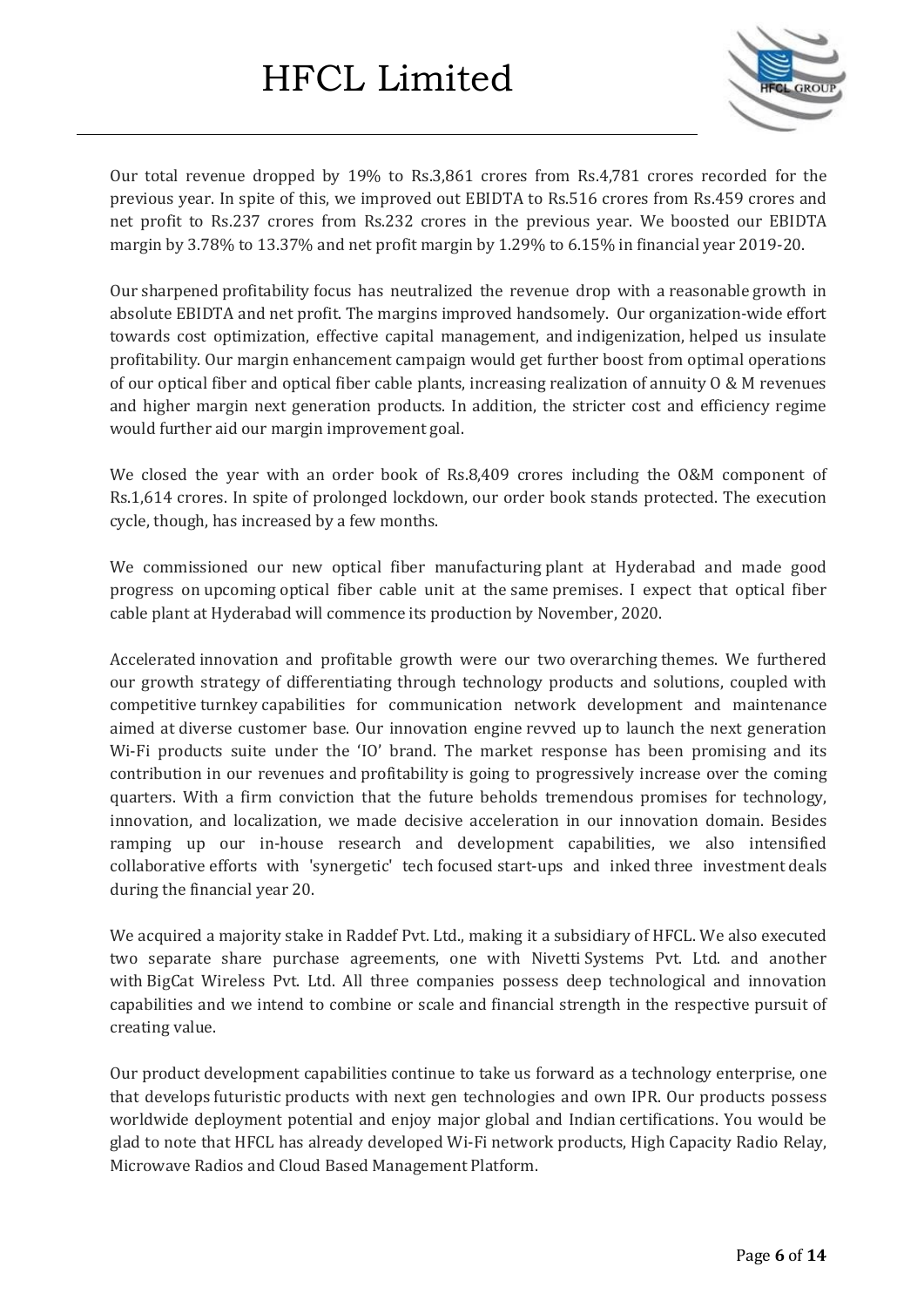

Its innovation pipeline through own and collaborative research, includes Switches, Routers, Intelligent Antenna Systems, Software Defined Radios, Ground Surveillance Radars, Electro-optic Devices, and Electronic Fuses. These products will gradually be available for sale in next 18 months.

Looking ahead, the current adversity is going to incubate a new world order. The Country under its present leadership geared up to leverage it towards a larger national objective. The clarion calls of Atmanirbhar Bharat, a self-reliant India and Vocal for Local are true embodiments of dreams and aspirations of 1.3 billion Indians. The time has come to accelerate innovations that drive mass benefits, outclass our adversaries and pave way for larger export of Indian goods and services, again aimed at a larger global good. .

The Government of India's stated doctrine of Vocal for Local and proposal of levying anti-dumping duty on optical fiber augurs very well for your Company. Emphasizing the strategic importance of telecom sector, the Government is considering a slew of other measures to promote domestic players and manufacturing.

The broadband connectivity drive covering the farthest villages, including the bordering areas would create multiplier demand of OFC.

The honorable Prime Minister's promise of providing OFC connectivity to the remaining 4.5 lakh villages over the next 1000 days is the indication of the kind of opportunity coming our way. And then, there is a mega 5G opportunity that would make telecom infrastructure play to be a desired segment to be in.

The opportunity landscape across our other verticals, namely defence, railways, surveillance etc. is brimming with prospects. We spotted these sectors well in time and made the right investments to become ready to participate in the ensuing growth phase, with confidence and credentials.

The Government of India's Make in India program, particularly for defence equipment and recent announcements to restrict imports in case of various products, open up large opportunities for HFCL.

The fruits of success become sweeter, when shared with a larger section of the society, the underprivileged ones in particular. We continue to further our community welfare activities through mobile healthcare delivery, smart classrooms and a range of other CSR initiatives as detailed in our Annual Report.

The post Covid-19 world would be ushering us into a new normal which would further accelerate digitalization. While we are upping the ante on hyper-digital customer offerings, an equally sharper focus is on digitally transforming our working. An Extra layer of work safety hygiene and social distancing is getting ingrained in our working. These progressive changes are going to stay with us even after the scourge of Covid-19 gets eradicated. Safety and wellbeing of our people is paramount and central to our Company's success.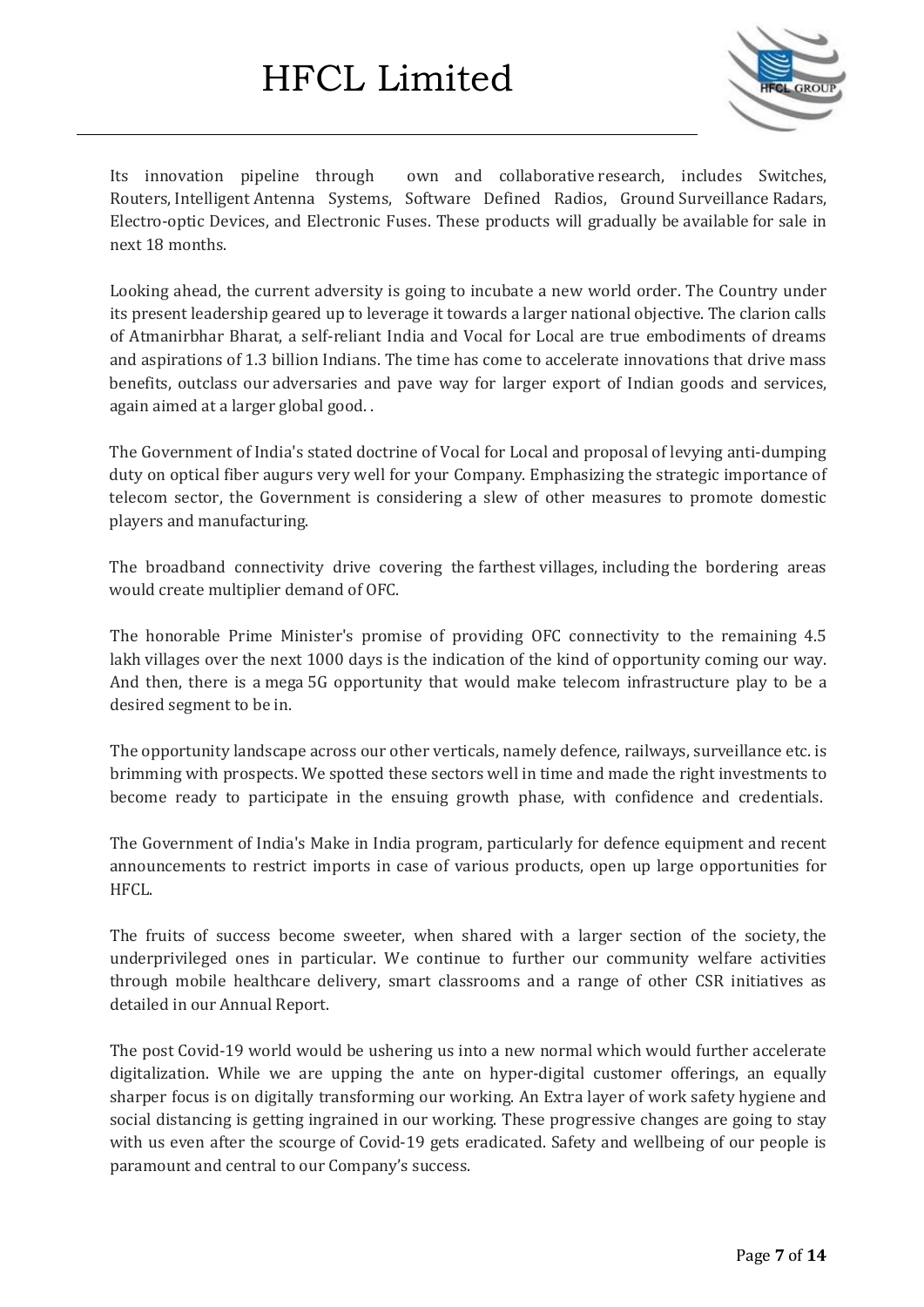

Thankfully, the worst impact of the pandemic appears to be behind us, and we have the ability to not only withstand but also excel in this intermittent phase.

I conclude with expressing my sincere thanks to you, our dear shareholders, who have stood behind HFCL with a firm belief in our competence, capabilities, and competitiveness.

I place on record my heartfelt thanks to an ever-growing list of our esteemed customers and sincere appreciation to HFCL employees and partners for their innovative, efficiency accreting efforts that are reflecting in our improved performance. The fight with this pandemic is going to be a little longer than what was estimated a few months ago. On a positive note, the recovery is going to be much sharper than estimated and the growth phase is going to be speedier.

Now I request our Company Secretary to conduct the rest of proceedings as per AGM notice. Thank you.

**Manoj Baid:** Thank you very much Sir for your detailed insight. Now, going ahead, as required under the Secretarial Standard 2 issued by the Institute of Company Secretaries of India, qualifications, observations or comments or other remarks on the financial statements or matters which have any adverse effect on the functioning of the company, if any, mentioned in the Auditor's Report shall be read at the AGM and attention of the members present has to be drawn to the explanations and comments given by the Board of Directors in its report.

I am glad to inform you that the standalone and consolidated Auditors' Report and the Secretarial Audit Report are free from qualifications and are self-explanatory and do not call for any further clarifications and hence, may be taken as read.

The e-voting is open now and members are requested to kindly vote while the meeting is in progress. E-voting will be disabled 15 minutes after the closure of this AGM by the Chairman.

Now, we would be taking all the queries and views of the shareholders who have registered themselves as speaker shareholders. After listening to all speaker shareholders, we will make endeavours to answer their queries.

The first question is from Mr. Surendra Daga. Do we have Mr. Daga online, Mangla Ji?

#### **Moderator:** Yes Sir.

**Manoj Baid:** Please unmute him. Mr. Surendra, if you want, you can switch on your video. Just let us know from which city are you participating and put your questions.

**Surendra Daga:** Sir I am from Hyderabad and at the outset, I want to congratulate HFCL for a very good financial performance during financial year 20, in spite of Covid-19 pandemic. I have gone through the Annual Report. The presentation is excellent, and it is exhaustive and very easy to understand at one glance due to graphic presentation. The credit goes to your Secretarial Department. I am confident that under your able leadership, the Company is going to achieve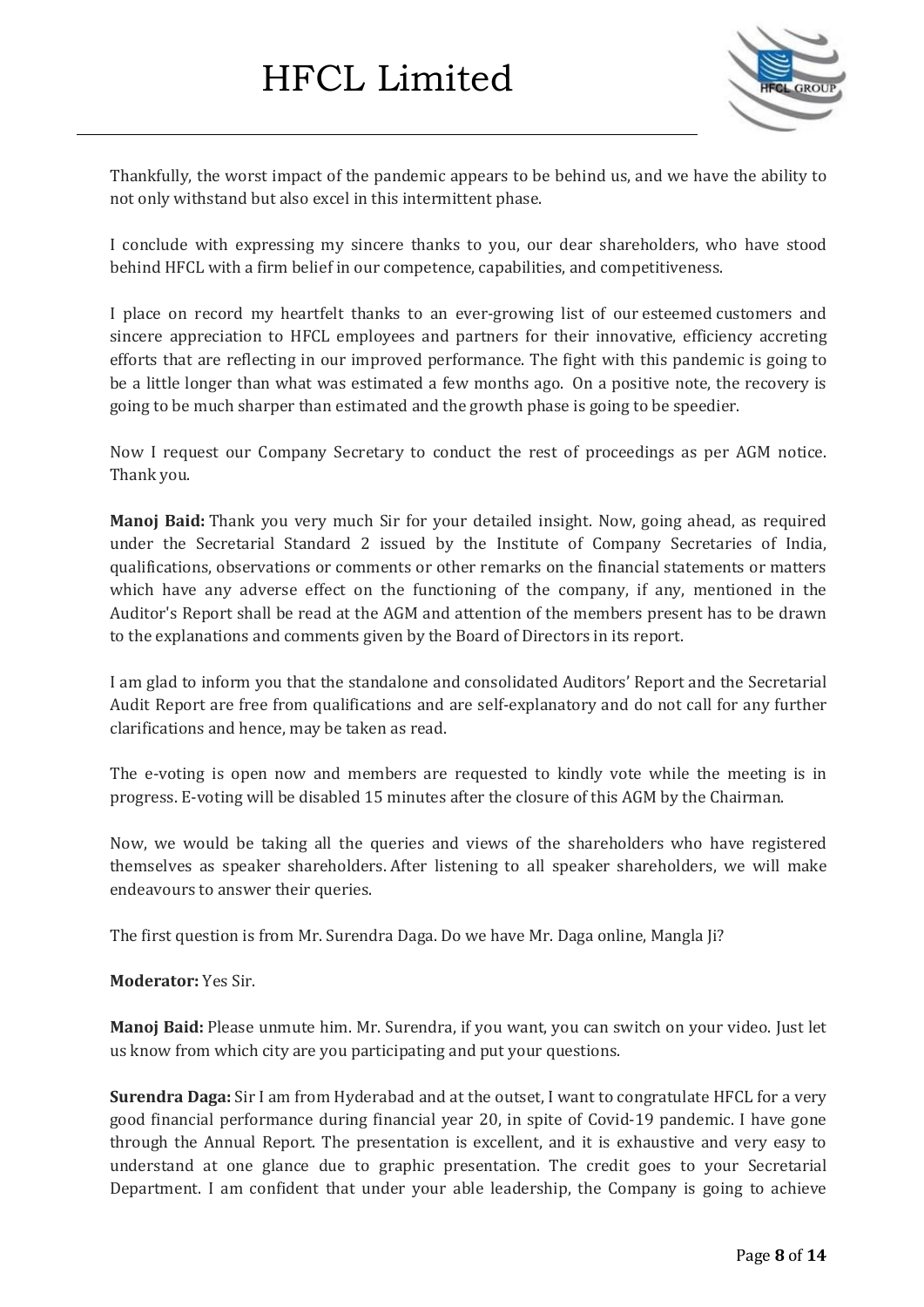

many more laurels. Since it is in technology business, which is a happening business in the near future, seeing HFCL's order position of Rs.8,409 crores, which is equivalent of its 2 years of turnover. And added to that, the Government of India has given thrust on digitalization and optical fiber localization. I am very confident that our Company is going to be, from shareholders' point of view, a multi-bagger in the coming years.

Sir, I am coming to my specific question, which is regarding working capital. Approximately, 45% of FY 20 revenue is in trade receivables. How the Company is planning to manage its working capital in this financial year?

**Mahendra Nahata:** Mr. Daga, thank you for your question and also for good comments you have given about the Company. Thank you very much for that. The trade receivables of the Company include gross revenue. It is including the GST. Now these revenues are in the contracts which we executed for Defence Ministry or for any other Government organizations, are milestone based. So, as soon as the milestones get completed, you receive payments. So, since the milestones have got bit delayed in the current year and the last year because of the pandemic and various other reasons, that is why you see that the receivables are a bit higher than the earlier years. However, we try to balance that with credit from our suppliers. So, working capital management is completely effective. As the speed of execution grows now, you will see the receivables come down.

**Manoj Baid:** The second questions that we have received is from Mr. M. P. Bhutani. Do we have Mr. Bhutani online?

**Moderator:** Sir, he is not present in the meeting room.

**Manoj Baid:** OK, but he has already sent his questions in advance to us. I will read out his questions.

Was there any cut in the remuneration of the Directors and employees of the Company for the fiscal year 2020, as many companies have done that?

The next question he has written is- What is the future strategy of the Company on technology challenges and competition and development front?

Then, the third question is- What steps has the management taking to strengthen the Company for increasing the shareholders' value? And what is the value creation roadmap and where do we see our Company?

**Mahendra Nahata:** So, I will answer these questions for the benefit of other shareholders, in spite of the fact that Mr. Bhutani himself is not present. There has not been any salary cut except, my salary. The Managing Director's salary was reduced but nobody else.

However, we did another smart thing. We reduced the fixed salary of the key persons and put them into the Performance Linked Incentive (PLI). So, there is an encouragement for the better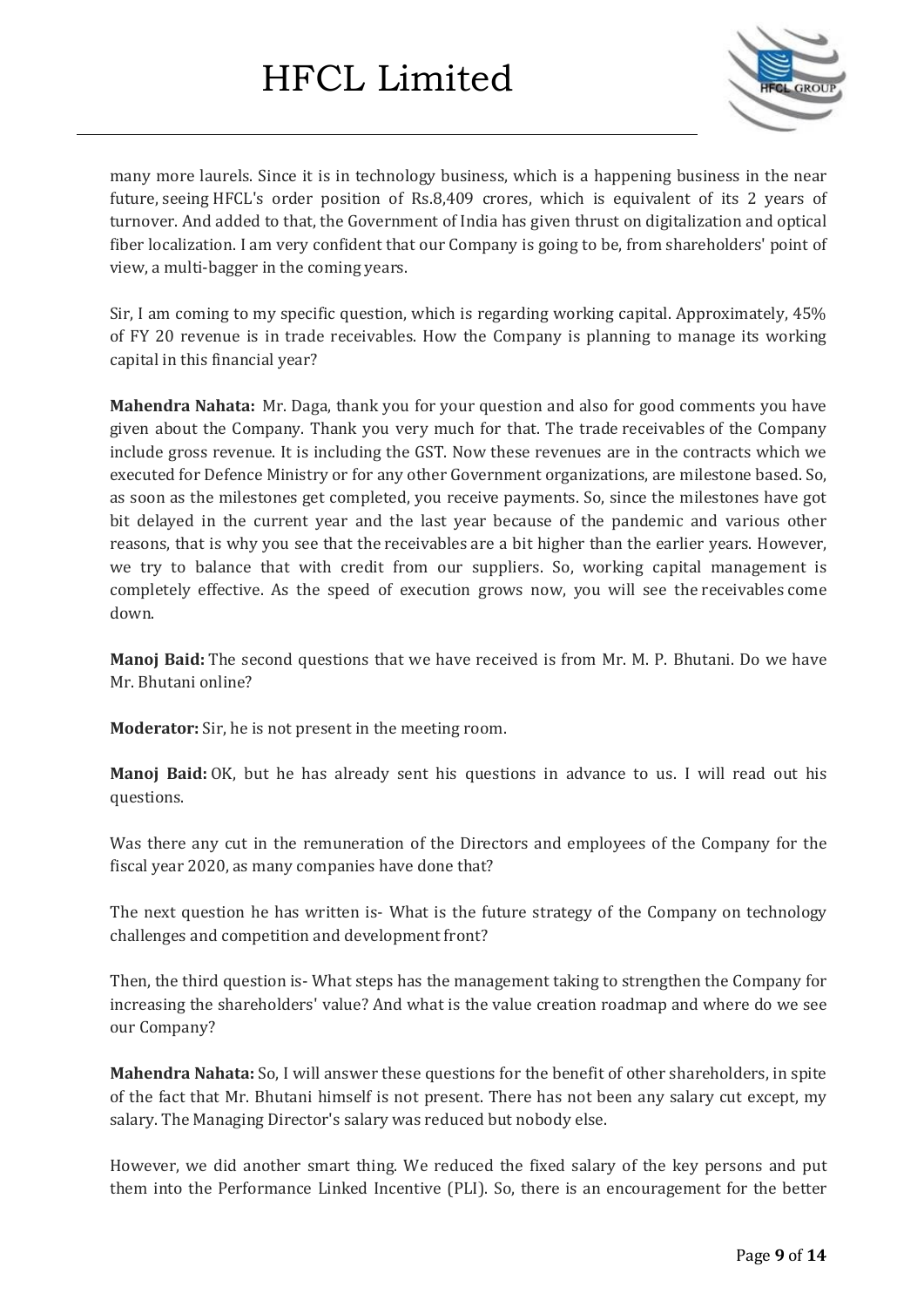

performance. So, fixed liability has gone down. If there is a performance, they will get paid, which is to the benefit of the Company.

The second question, being what the future strategy of the Company, as outlined in my initial speech, the strategy is focused on technology creation. As we know, we are in a high technology environment, so, the Company has decided to invest heavily on research and development, our own R&D facility, as well as partnership R&D by acquiring stakes in other companies and collaborative research. By this approach, the creation of own product and technologies, margins are improving significantly, as you would have seen in the last year. It is going to further grow in the current year with more and more products coming in the Company's IPR ownership and being Company's own products and technologies. This is being done in telecom sector, defence sector, surveillance sector, all across the sectors we are working, we are adopting this strategy. Moreover, optical fibre cable business, though had slowed down during the last year, but, has picked up quite fast in the current year with Government of India and our honourable Prime Minister announcing program for optical fibre connectivity to 450,000 villages, 5G networks happening, all this will increase the demand of fibre optics cable. This will further increase the demand of fibre optical cable and our program of creating a new facility of manufacturing optical fiber cables at Hyderabad will further increase our revenue and profitability goal. So, technology, increasing the production base, export increase, these are the certain areas which will lead us to be better than competition and being facing the technological challenges.

Next question is, what is the step that we are taking for strengthening shareholders' value? Of course, technology, improving in revenue, profitability, these are the issues which we are taking into count to increase the shareholders' value of the Company.

**Manoj Baid:** Thank Your Sir for your detailed answers. We have Mr. Saket Kapoor. Mangla Ji, is Saket Kapoor online?

**Moderator:** Yes, Sir.

**Manoj Baid:** Just unmute him.

**Surender Nath Kapoor:** *Mera naam Surender Nath Kapoor hai. Mobile phone Saket Kapoor ka hai. Main pehla speaker hi hoon. Namaskaar Sir. Thank you for giving us the opportunity Sir.*

Over the last few years, we have seen sea changes in the top management's approach towards minority shareholders. Request for conference calls, press releases, investor presentation has now become a part and parcel every quarter and I thank the investor team led by Nahata Ji for facilitating the same.

Sir, but over the years, the steps which the management is taking, is still not yielding the right results. If we take the minority shareholders point of view. Sir, we find that still the image of the Company is dented, if I may use that un-parliamentary word. But still Sir, the image is still tarnished of whatever has happened earlier and people still fear to invest in the brand HFCL, as an investor I am talking, as a minority shareholder. This is the reason that even after having such a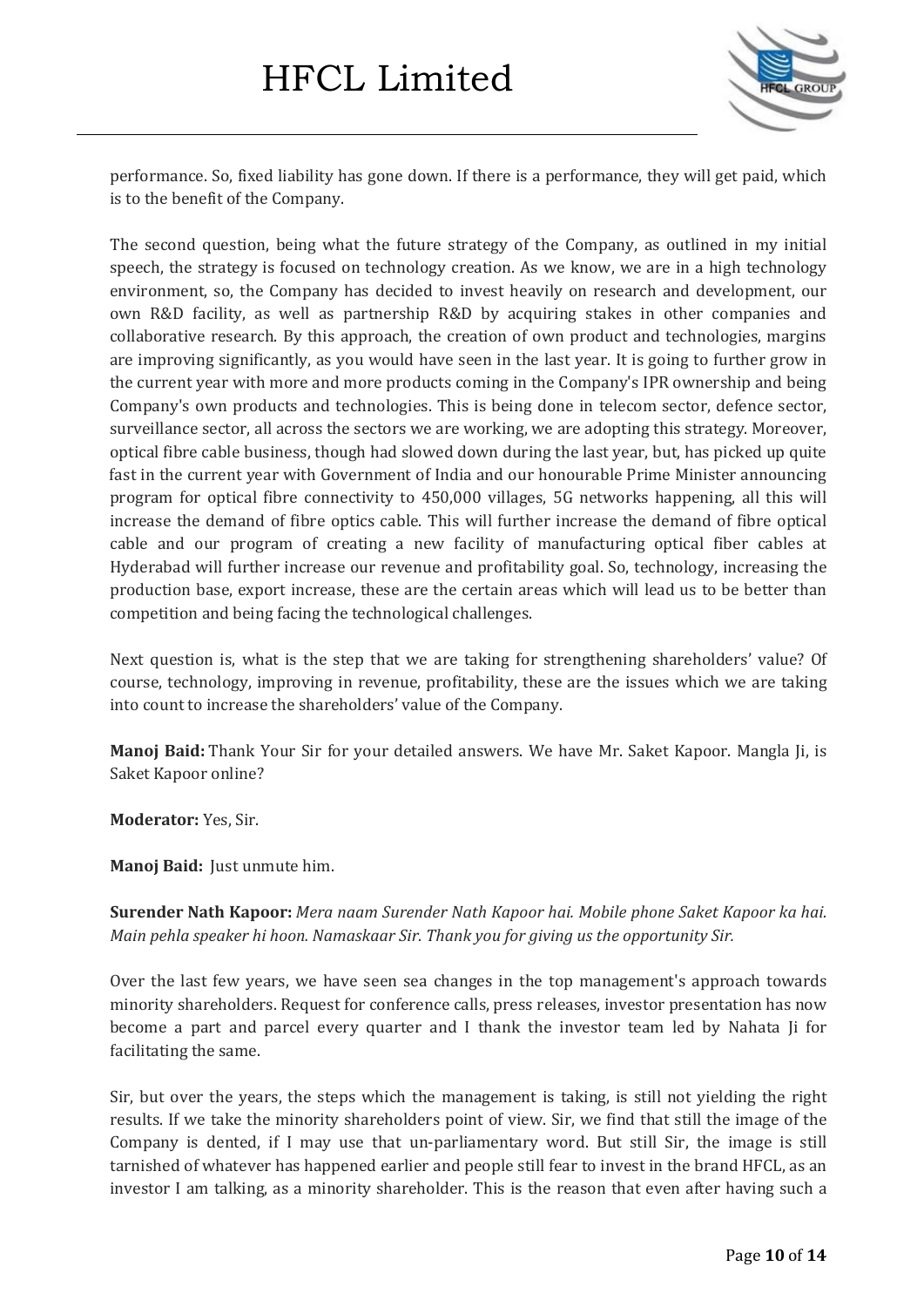

strong portfolio, we are unable to attract these investors, if we take the peer comparison. I am talking about the foreign institutions and I am talking about the mutual funds. None of them have so long participated. So, lot of work is still left to be done by the management to augment the same.

I would like to ask the management, what is the gain shareholders have made, minority shareholders have made over the period of last 5 years and compare it with the peer people. I won't be naming them on the platform, but *aap khud compare karke dekhiye is prakar se, agar kisi* ne kisi doosri peer company me invest kiya aur HFCL mein kiya to 5 saal me, aaj uski value kya reh *jaati hai? Aapki kya rewarding policy hai, going forward Sir? Aur 5G aur artificial intelligence ka* platform par hum kaise, kahan apne aap ko taiyaar kar rahain hain? Sir e-AGM ko ek part and parcel *banaeiye. Hum khud ek technology company hain, telecom facilitator company hain. To hamein ise* part and parcel rakhna chahiye kyuki ye shareholders ke liye asambhav ho jata hai ki Solan me ja ke *AGM attend karna.*

*Baki Sir, main fir request karunga aur mujhe bahut khushi hai ke jis prakar se management ka approach badla hai, investors ke prati, ye rujhan ko aap maintain rakhen aur right investor ko track* kijiye. Hame ek anchor investor ki need hai Sir, jis se hamare stock ko rerating milegi. Uske liye aap *pratibadh rahiye aur is par apna jo homework kar sakte hain, kijiye Sir. Ye keh dena ke-*what can I do if mutual funds do not invest, that is the reason what I am asking you, Sir. We should do all the things so that mutual finds get attracted like honeybees to our honey. That is what my request is.

Sir, you are working very hard and now you have become a company of national importance. And I hope and wish all the very best to the team, especially *Nahata Ji, Baid Sahab, Jain Sahab, aap log commendable job kar rahein hai.* Thank you.

**Mahendra Nahata:** *Saket Ji, bahut bahut dhanyawad, aapke suggestions ka bhi. Dekhiye, shareholders ke liye, ya Company ke liye, dono ka synonymous hai. Hamari poori koshish sabse pehle ye rahegi ke Company acche se accha kaam kare, technology me aage badhe. Company yadi accha kaam karti hai, technology me aage rehti hai, to mera khayal hai investors swayam hi attract honge. Investors attract karne ke liye accha kaam hona jarori hai, Company ki growth, technology* me growth honi jaroori hai. Aur mujhe vishwas hai jis tarah ka kaam hum kar rahe hain, jis tarah ki *Company ki order book hai, acche investors aaj bhi hai, aur aage bhi nazar Company ke upar jaroor* rahegi. Aur samaya aane ke sath, ye jo bhi pandemic situation chal rahi hai, is samay to main kuch *nahi keh sakta, samay aane ke sath Company ki popularity aur badhni chahiye.*

Investors relations ke liye jo bhi cheezon ki jaroorat hoti hai, chahe jo regular investor connect ho, jo aapne kaha hum kar hi rahein hain, un cheezon ko hum aur badhayenge, jis se ke logo ko Company ke baare me jyada se jyada pata lag sake. Jahan tak growth ka sawal hai, aapne dekha acchi order *book hamari hai. Aage bhi aur acchi rehne ki poori ummeed hai. Kafi tenders me hamne participate kiya hua hai, private sector se acche orders aa rahe hain. To mujhe ummeed hai Company ki working aage bhi acchi rahegi. Aur investors bhi jaroor attract honge. Aur jahan tak minority shareholders ka sawal hai, aur unko barabar opportunity denge ki Company ke management se sampark karein. Aap* kabhi bhi e-mail de sakte hain. Kabhi bhi aapki koi query ho, uska jawab le sakte hain. Aur jo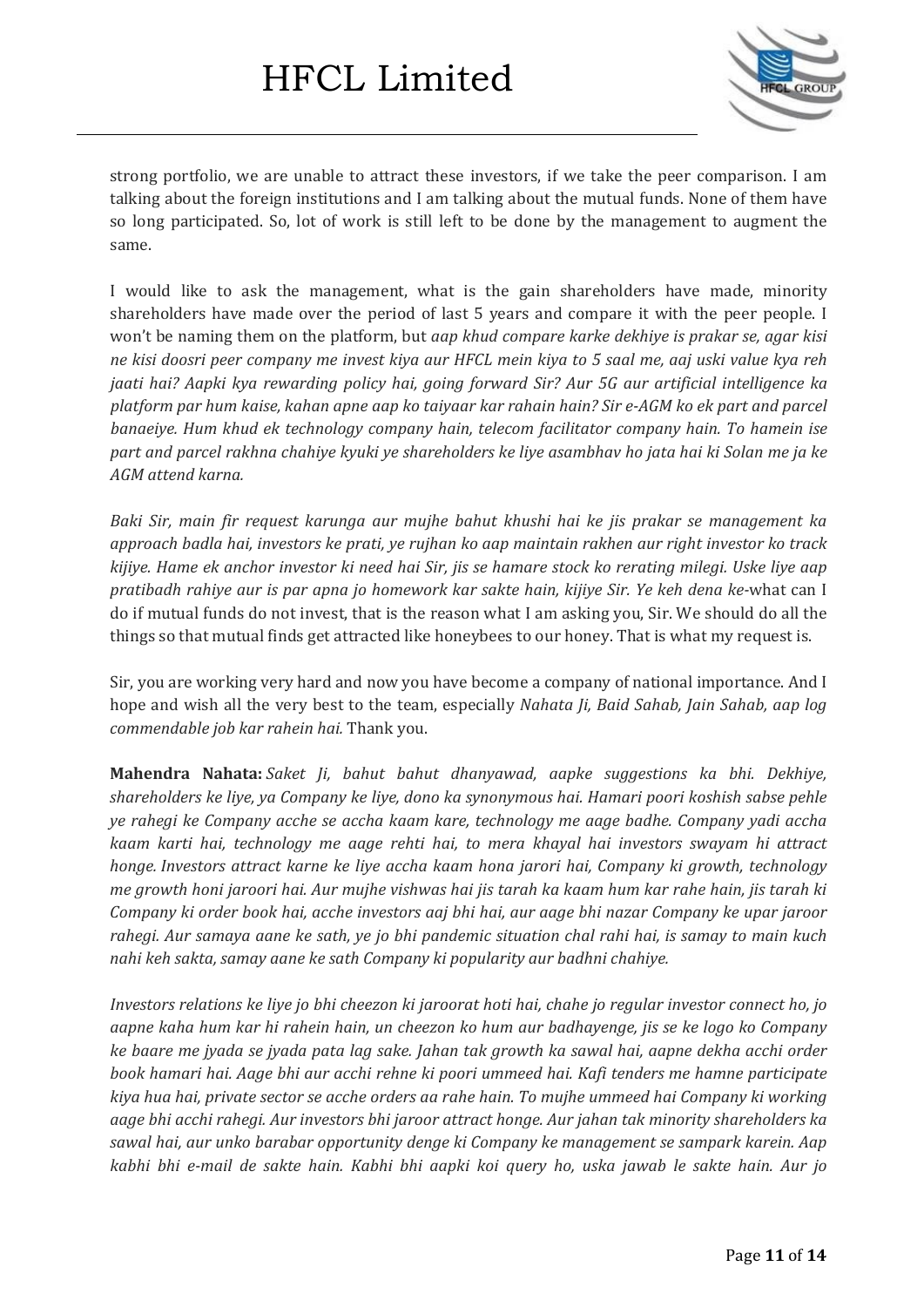

*Company quarterly performance ke upar hum calls karte hain, uske upar bhi aap sawal hamesha pooch sakte hain. Bahut dhanyawad.*

**Manoj Baid:** Thank you Sir. The next question we have received is from Mr. M. R. Bothra. Mr. Mangla Ji, is Mr. Bothra online? Please unmute him.

**Moderator:** Bothra Sahab, you can switch on your video.

**M. R. Bothra:** Is it OK, Mangla Ji?

**Manoj Baid:** Yes, we can hear you Mr. Bothra.

**M. R. Bothra:** Good morning Sir. Thank you, Chairman Sir. First of all, let me extend my thanks to the entire management team for giving such an excellent annual report, truly informative, detailed, and extensive description of the business, many of the initiatives that have been taken by the Company and the growth areas.

I would like to thank to you Sir that I have attended a few meetings where the Chairman responds only at the end of the meeting, clubbing all the queries. You have been replying to each and every speaker. It is great Sir. Thank you also to the Ministry of Corporate Affairs and the Government initiative which has actually given us an opportunity to attend the meeting and making a historical decision of online meeting which will save the time and resources of corporates and also, of the investors at large.

Sir, I have been a member of this prestigious Company for a long time and got an opportunity today to express my views, thanks to the Secretarial Department. Excellent coordination, sending a confirmation and asking to send the ID proof is par excellence compliance approach, Sir.

Chairman Sir, many of the speakers have already covered many of the points that I wanted to raise. So, turning towards the year gone by I would like to attract your attention to a few points that in spite of having 19% revenue downfall, the Company has been in a position to maintain the profitability and managing almost equivalent EPS of Rs.1.76 on the face value of Re.1.00. That is an excellent job. So, there is excellent cost management exercise and utilization of resources by the Company.

My three points, that I would like to know- One is, we see a buzzword, 5G technology. In that view, where does the Company stand and how we are planning to contribute in the growth of the economy and shareholders.

The second point, Sir, I would like to say, though one of the learned speaker had mentioned about the inventory and increase in trade receivables. So, the debtors have increased significantly in 19- 20. Will the Company be able to recover in due time, though you had mentioned that it is milestone based, but that is our point of concern?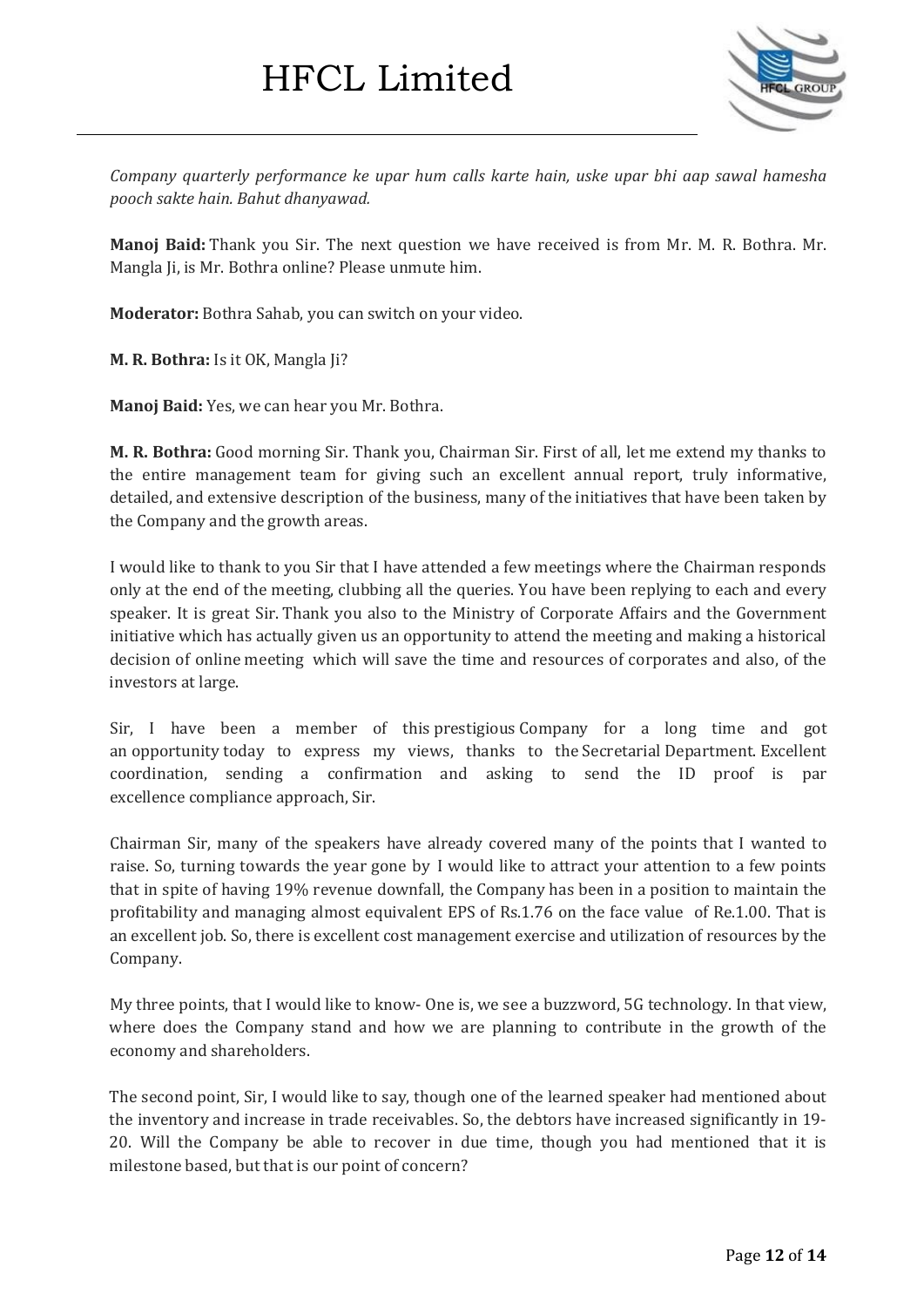

I am sure because of the industry approach, it might be right to have that much of leverage and third point Sir, when can we expect the Company to come back to the dividend paying list?

Sir again, to the entire management team, for making excellent arrangements to have this AGM happen in so smooth, flawless, and hassle-free way. Thank you, Sir.

**Mahendra Nahata:** Thank you Mr. Bothra. I prefer to answer all the questions then and there. I, being involved in the day to day working of the Company, know everything by heart. Not an issue. Thanks a lot. 5G is a buzzword all over world today. It has started happening in the world and would happen in India as well. The Government is yet to announce the auction of the 5G spectrum, but the industry expects that it should happen sometime soon. With 5G coming, we need to be having those equipment and technologies which cater to the 5G network requirements. And some of the steps, we have taken, and I will elaborate, and new steps are being taken.

One, fiber optic cable is going to be one of the mainstays of 5G transport network because data delivery in 5G is so high that unless we have fiber optic cable, transport of data becomes very difficult. So, the demand for fiber optic cable will increase with 5G coming. And as I said, we are creating additional capacity in Hyderabad, apart from our capacity in Goa and our subsidiary company HTL in Chennai for the new upcoming demand for fiber optic cable in 5G and also fiber-to-the-home. So, that is the first step.

Number two, we have already started designing of products which will be required in the 5G technological environment, which include high capacity microwave radios, which also includes routers, switches, which will be required for 5G applications. It also includes Wi-Fi equipment which we have already designed for the current generation of network, i.e., 4G network. For 5G data upload, you need higher capacity of Wi-Fi system, which is called Wi-Fi 6 standard. We have already started working on Wi-Fi 6 standard and I believe that the first prototype would be out from Company's R&D lab within the current or maybe the next month. So, 5G is still not there but high-speed access points, yes, would be available within the current financial year, or maybe within the current calendar year. So likewise, we are designing new products, technologies, apart from creating system integration capabilities to participate in the 5G technological challenges, when they come up after auction happens in the Country. The product, system integration capabilities, all are being developed at the same time to take advantage of this going forward.

Number three, trade receivables, as you said, this is milestones based and since the project implementations have got delayed because of the pandemic kind of situation, trade receivables have increased a bit but I am sure, with the speed increasing in the execution of our networks, a major portion of these receivables could be received by the Company within the current financial year itself. I have no doubts about it. There are not going to be any major bad debts, barring maybe very minuscule bad debt, which is not worth mentioning. There is not going to be any bad debt in the books of the Company.